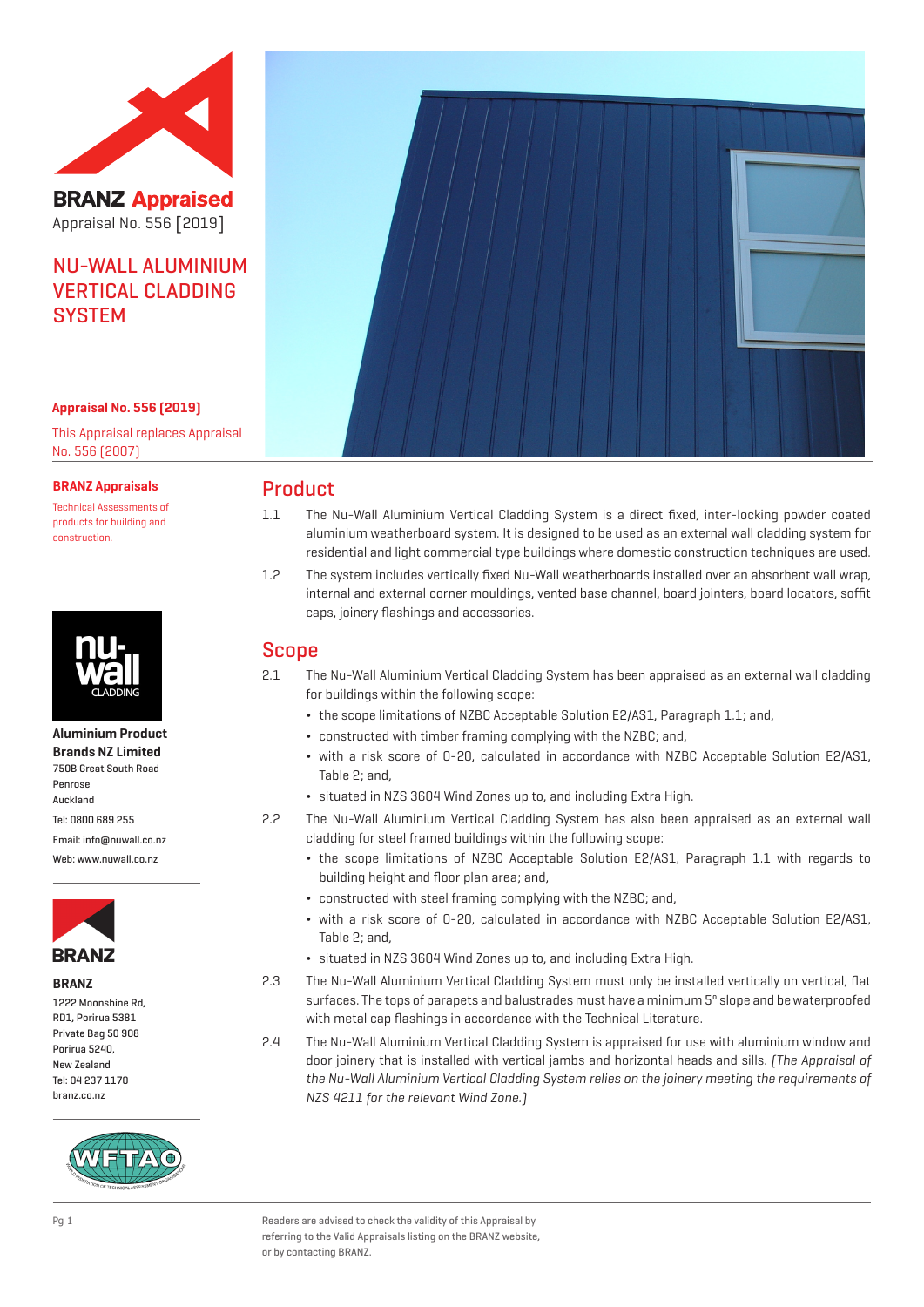Appraisal No. 556 [2019]

**BRANZ Appraised** 



# Building Regulations

## **New Zealand Building Code (NZBC)**

3.1 In the opinion of BRANZ, the Nu-Wall Aluminium Vertical Cladding System if designed, used, installed and maintained in accordance with the statements and conditions of this Appraisal, will meet the following provisions of the NZBC:

**Clause B1 STRUCTURE:** Performance B1.3.1, B1.3.2 and B1.3.4. The Nu-Wall Aluminium Vertical Cladding System meets the requirements for loads arising from self-weight, wind and impact [i.e. B1.3.3 (a), (h) and (j)]. See Paragraphs 9.1 - 9.3.

**Clause B2 DURABILITY:** Performance B2.3.1 (b), 15 years. The Nu-Wall Aluminium Vertical Cladding System meets this requirement. See Paragraphs 10.1 - 10.3.

**Clause E2 EXTERNAL MOISTURE:** Performance E2.3.2. The Nu-Wall Aluminium Vertical Cladding System meets this requirement. See Paragraphs 14.1 - 14.5.

**Clause F2 HAZARDOUS BUILDING MATERIALS:** Performance F2.3.1. The Nu-Wall Aluminium Vertical Cladding System meets this requirement and will not present a health hazard to people.

# Technical Specification

4.1 System components and accessories for the Nu-Wall Aluminium Vertical Cladding System, which are supplied by Aluminium Product Brands NZ Limited are:

#### **Nu-Wall Weatherboards**

- ¬ Nu-Wall weatherboards are produced in a variety of profiles with covers ranging from 100 200 mm and are powder coated or anodised on the exposed surfaces. When installed, the cladding is effectively 14.5 mm thick. Nu-Wall weatherboards are supplied in 6.0 m lengths as standard, but can be supplied up to 9.0 m long.
- ¬ Nu-Wall weatherboards are manufactured from 6063 T5 or 6060 T5 aluminium alloy. The boards and accessories are extruded, cut to length then either powder coated or anodised.

#### **Accessories**

- ¬ Vented base channel an extruded aluminium profile used to locate and secure the bottom of the weatherboards. The vented base channel is powder coated or anodised and is available in 6 m lengths.
- ¬ External and internal corner moulding an extruded aluminium 90° two-piece internal corner mould and 90° two-piece external corner mould. The mouldings are powder coated or anodised and are available in 6 m lengths.
- ¬ Universal fixing bracket an extruded aluminium locator used to secure individual weatherboards. The board locators are 45 mm long and are predrilled for fixing.
- ¬ J-Mould an extruded aluminium profile, powder coated or anodised and available in 6 m lenaths.
- ¬ Nu-Wall sill flashing an extruded aluminium flashing to provide drainage for the sill area and conceal the ends of the weatherboards at the sill of window and door trim openings. The sill flashing is powder coated or anodised and is available in 6 m lengths.
- ¬ Nu-Wall jamb flashing an extruded aluminium two piece flashing to conceal the ends of the weatherboards at the jambs and sill of window and door trim openings. The jamb flashing is powder coated or anodised and is available in 6 m lengths.
- ¬ Nu-Wall weatherboard fixings (timber frame) 32 mm long, 8-gauge, Grade 304 stainless steel wood screws.
- ¬ Nu-Wall weatherboard and thermal break fixings (steel frame) self drilling 8-gauge or 10-gauge TEK screws to Class 3 of AS 3566.2. The screw length must allow a minimum 10 mm penetration through the steel frame.
- ¬ Foam tape closed-cell PVC foam tape is used with internal and external corner mouldings and jamb flashings to create a weather resistant seal.
- ¬ Plastic soaker extruded polythene 110 mm wide with 2 mm upstands on each edge.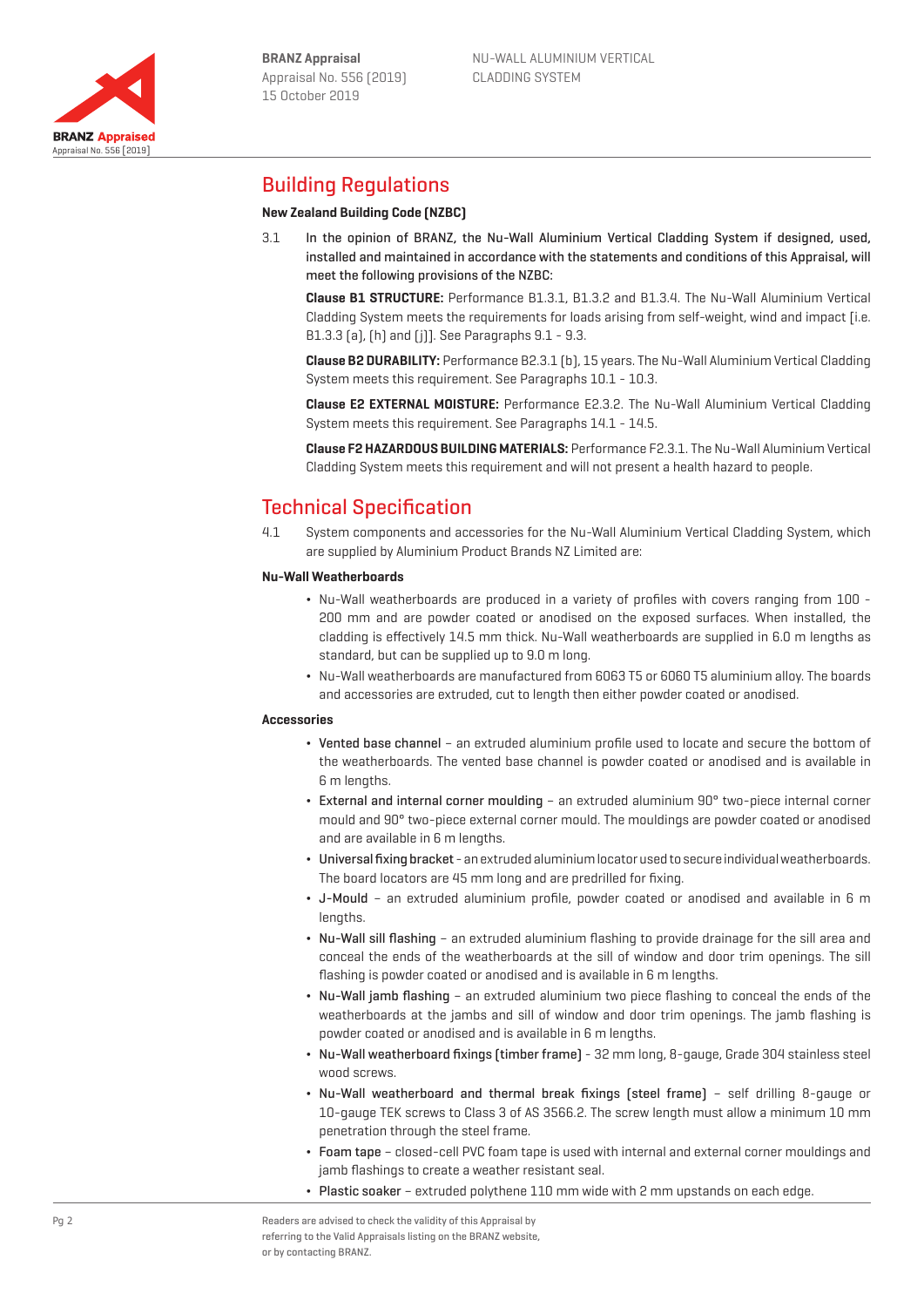

- 4.2 Accessories used with the Nu-Wall Aluminium Vertical Cladding System, which are supplied by the building contractor, are:
	- ¬ Flexible wall underlay building paper complying with NZBC Acceptable Solution E2/AS1, Table 23, or breather-type membranes covered by a valid BRANZ Appraisal for use as wall underlays behind non-absorbent, metal-based claddings.
	- ¬ Rigid wall underlay Plywood or fibre cement sheet complying with NZBC Acceptable Solution E2/AS1, Table 23, or rigid sheathing covered by a valid BRANZ Appraisal for use as rigid air barrier systems behind non-absorbent, metal-based claddings.
	- ¬ Flexible sill and jamb flashing tape flexible flashing tapes complying with NZBC Acceptable Solution E2/AS1, Paragraph 4.3.11, or flexible flashing tapes covered by a valid BRANZ Appraisal for use around window and door joinery openings.
	- ¬ Thermal break (steel frame) expanded polystyrene (EPS) in accordance with the requirements of NZBC Acceptable Solution E3/AS1, Paragraph 1.1.4 (d).
	- ¬ Parapet and inter-storey flashings folded from aluminium.
	- ¬ Window and door joinery head flashing extruded or folded from aluminium to suit the window or door joinery opening.
	- ¬ Window and door trim cavity air seal air seals complying with NZBC Acceptable Solution E2/AS1, Paragraph 9.1.6, or self-expanding, moisture cure polyurethane foam air seals covered by a valid BRANZ Appraisal for use around window, door and other wall penetrations.
	- ¬ Flexible sealant sealant complying with NZBC Acceptable Solution E2/AS1, or sealant covered by a valid BRANZ Appraisal for use as a weather sealing sealant for exterior use.

# Handling and Storage

- 5.1 Handling and storage of all materials supplied by Nu-Wall Aluminium Cladding Ltd or the building contractor, whether on site or off site, is under the control of the building contractor. Nu-Wall weatherboards must be stacked flat, off the ground and supported on a level platform. They must be kept dry either by storing under cover or providing waterproof covers to the stack. Care must be taken to avoid damage to powder coated surfaces. Weatherboards must always be carried on edge.
- 5.2 Other accessories must be stored so they are kept clean, dry and undamaged. All accessories must be used within the maximum storage period recommended by the manufacturer.

# Technical Literature

6.1 Refer to the Appraisals listing on the BRANZ website for details of the current Technical Literature for the Nu-Wall Aluminium Vertical Cladding System. The Technical Literature must be read in conjunction with this Appraisal. All aspects of design, use, installation and maintenance contained in the Technical Literature and within the scope of this Appraisal must be followed.

# Design Information

## Framing

## **Timber Treatment**

7.1 Timber wall framing behind the Nu-Wall Aluminium Vertical Cladding System must be treated as required by NZBC Acceptable Solution B2/AS1.

#### **Timber Framing**

7.2 Timber framing must comply with NZS 3604 for buildings or parts of buildings within the scope limitations of NZS 3604. Buildings or parts of buildings outside the scope of NZS 3604 must be to a specific design in accordance with NZS 3603 and AS/NZS 1170. Where specific design is required, the framing must be of at least equivalent stiffness to the framing provisions of NZS 3604. In all cases studs must be at maximum 600 mm centres. Dwangs must be fitted flush between the studs at maximum 600 mm centres.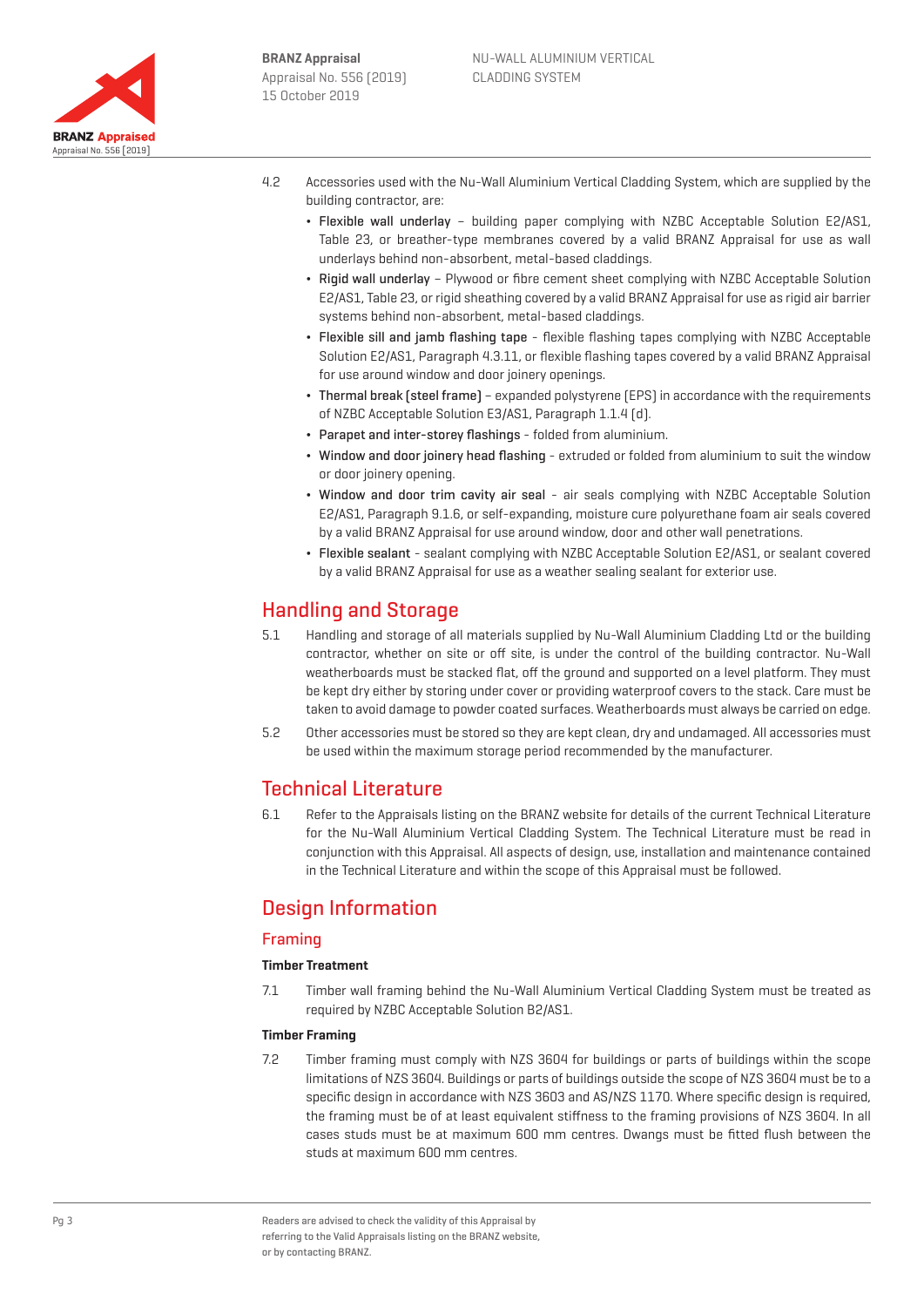

- 7.3 Timber wall framing must have a maximum moisture content of 24% at the time of the cladding annlication
- 7.4 Additional framing will be required at soffits, internal and external corners, vertical joints and window and door openings for the support and fixing of Nu-Wall weatherboards.

### **Steel Framing**

- 7.5 Steel framing must be to a specific design meeting the requirements of the NZBC.
- 7.6 The minimum framing specification is 'C' section studs and nogs of overall section size of 75 mm web and 32 mm flange. Steel thickness must be minimum 0.55 mm.
- 7.7 In all cases, studs must be at maximum 600 mm centres. Dwangs must be fitted flush between the studs at maximum 600 mm centres.

#### General

- 8.1 Punchings in the vented base strip provide a minimum ventilation opening area of 1000 mm<sup>2</sup> per lineal metre of wall in accordance with the requirements of NZBC Acceptable Solution E2/AS1, Paragraph 9.1.8.3 (b).
- 8.2 The ground clearance to finished floor levels as set out in NZS 3604 must be adhered to at all times. At ground level paved surfaces, such as footpaths, must be kept clear of the bottom edge of the cladding system by a minimum of 100 mm, and unpaved surfaces by 175 mm in accordance with the requirements of NZBC Acceptable Solution E2/AS1, Table 18.
- 8.3 At deck or low pitch roof/wall junctions, the bottom edge of the Nu-Wall weatherboards must be kept clear of any adjacent surface, or above the top surface of any adjacent roof flashing by a minimum of 35 mm in accordance with the requirements of NZBC Acceptable Solution E2/AS1, Paragraph 9.1.3.
- 8.4 All external walls of buildings must have barriers to airflow in the form of interior linings with all joints stopped for wind zones up to and including Very High and rigid underlays for buildings in the Extra High wind zone. Unlined gables and walls must incorporate a rigid sheathing or an air barrier which meets the requirements of NZBC Acceptable Solution E2/AS1, Table 23. For attached garages, wall underlays must be selected in accordance with NZBC Acceptable Solution E2/AS1, Paragraph 9.1.3.4. Where rigid underlays are used, the fixing lengths must be increased by a minimum of the thickness of the underlay.
- 8.5 Inter-storey drained joints must be constructed in accordance with the Technical Literature. Inter-storey drained joints must be provided to limit continuous cavities to the lesser of 2-storeys or 7 metres in height, in accordance with the requirements of NZBC Acceptable Solution E2/AS1, Paragraph 9.1.9.4 (b).
- 8.6 Where the Nu-Wall Aluminium Vertical Cladding System abuts other cladding systems, designers must detail the junction to meet their own requirements and the performance requirements of the NZBC. Details not included with the Technical Literature have not been assessed and are outside the scope of this Appraisal.

## **Structure**

9.1 The mass of the Nu-Wall Aluminium Vertical Cladding System when installed on the wall is approximately 6 kg/m<sup>2</sup>. The Nu-Wall Aluminium Vertical Cladding System is therefore considered a light wall cladding in terms of NZS 3604.

#### **Impact Resistance**

9.2 The Nu-Wall Aluminium Vertical Cladding System has good resistance to hard and soft body impacts likely to be encountered in normal residential use, although some chipping of the finish could occur. The likelihood of impact damage to the system when used in light commercial situations should be considered at the design stage, and appropriate protection such as the installation of bollards and barriers should be considered for vulnerable areas.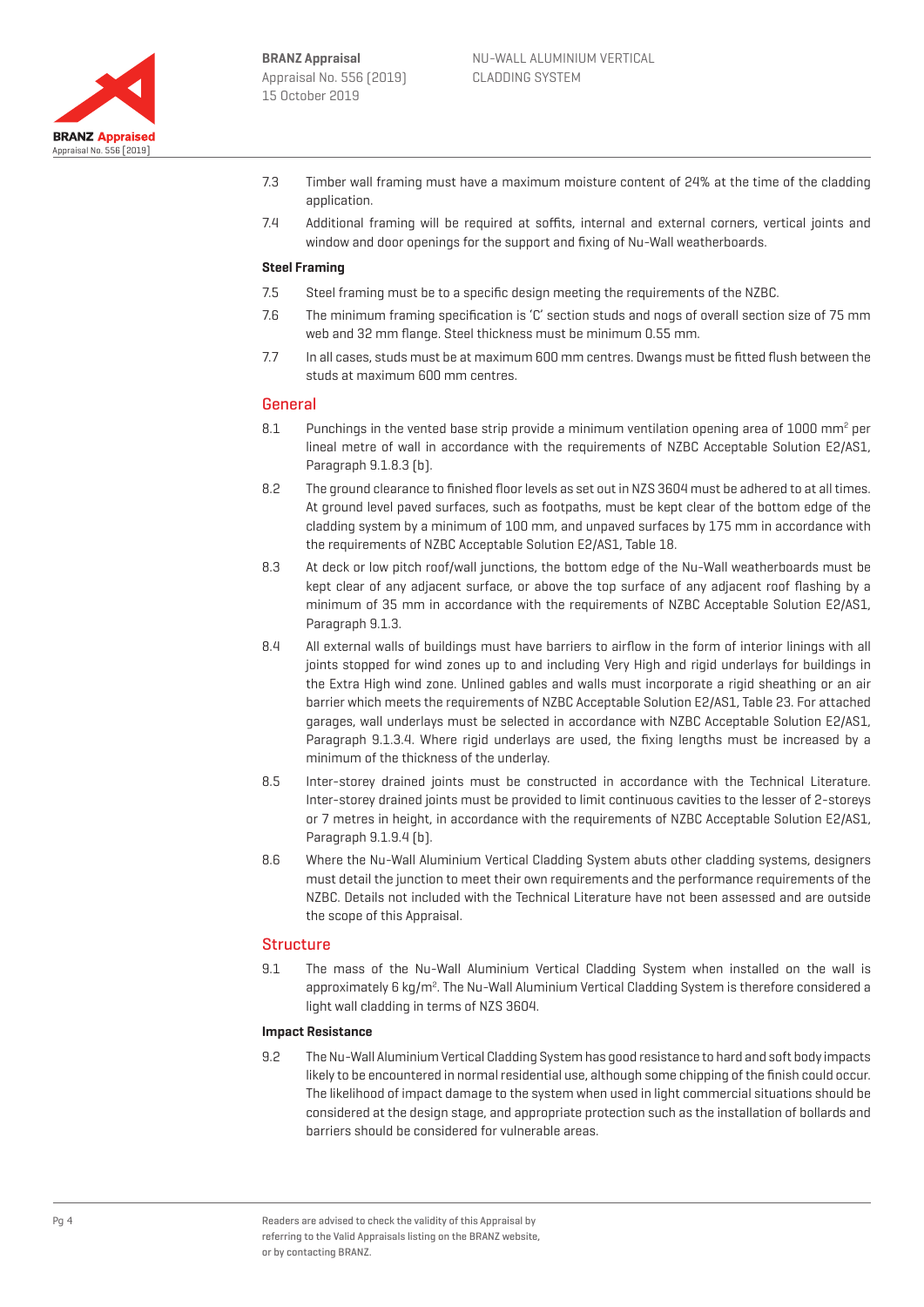

#### **Wind Zones**

9.3 The Nu-Wall Aluminium Vertical Cladding System is suitable for use in all Building Wind Zones of NZS 3604, up to, and including Extra High.

#### **Durability**

#### **Serviceable Life**

- 10.1 The Nu-Wall Aluminium Vertical Cladding System is expected to have a serviceable life of at least 25 years provided the system is maintained in accordance with this Appraisal.
- 10.2 On exposure to the environment, the powder coating will gradually lose gloss and coloured coatings will slowly fade. A faster reduction in appearance and a reduction in serviceable life can be anticipated in severe industrial, geothermal, and marine exposures.
- 10.3 Microclimatic conditions, including geothermal hot spots, industrial contamination and corrosive atmospheres, and contamination from agricultural chemicals or fertilisers can convert mildly corrosive atmosphere into aggressive environments for fasteners. The galvanised TEK screws for fixing to steel framing and AliBat battens must only be used in hidden areas within NZS 3604 corrosion zones B and C. The fixing of Nu-Wall weatherboards and accessories in areas subject to microclimatic conditions requires specific design in accordance with NZS 3604 Paragraph 4.2.4, and is outside the scope of this Appraisal.

#### **Maintenance**

- 11.1 Regular maintenance is essential for Nu-Wall Aluminium Vertical Cladding System installations to continue to meet the NZBC durability performance provision and to maximise their serviceable life.
- 11.2 Annual inspections must be made to ensure that all aspects of the cladding system, including flashings and any sealed joints remain in a weathertight condition. Any damaged areas or areas showing signs of deterioration which would allow water ingress, must be repaired immediately. Sealant and the like must be repaired in accordance with the sealant manufacturer's instructions. Regular cleaning (at least every 2 years) of the powder coating with water and a mild detergent is required to remove grime, dirt and organic growth, to maximise the life and appearance of the cladding. More frequent washing may be required in harsh environments (e.g. coastal marine, industrial or geothermal). Repainting of the powder coating may be considered necessary at some stage during the life of the cladding in order to restore the appearance of the cladding. Repainting must be carried out in accordance with the paint manufacturer's instructions for treatment of aged powder coated aluminium.
- 11.3 Minimum ground clearances as set out in this Appraisal must be maintained at all times during the life of the cladding. (Failure to adhere to the minimum ground clearances given in this Appraisal and the Technical Literature will adversely affect the long term durability of the Nu-Wall Aluminium Vertical Cladding System.)

#### Control of External Fire Spread

#### **Vertical Fire Spread**

12.1 This Appraisal only covers buildings 10 m or less in height. NZBC Functional Requirement C3.2 identifies that external vertical fire spread to upper floors only needs to be considered for buildings with a building height greater than 10 m. Control of external vertical fire spread is therefore outside the scope of this Appraisal.

#### **Horizontal Fire Spread**

- 12.2 Nu-Wall weatherboards are composed entirely of aluminium and are therefore defined as noncombustible, as per NZBC Acceptable Solution C/AS2 Definitions. When Nu-Wall weatherboards are uncoated or have a directly applied surface finish of no more that 1.0 mm in thickness, they can be used within 1 m of the relevant boundary. This meets the requirements of Paragraph 5.4 of NZBC Acceptable Solution C/AS1 and Paragraph 5.8.2 a) of NZBC Acceptable Solution C/AS2.
- 12.3 Refer to NZBC Acceptable Solutions C/AS1 and C/AS2, and Verification Method C/VM2 for fire resistance rating and control of external fire spread requirements for external walls.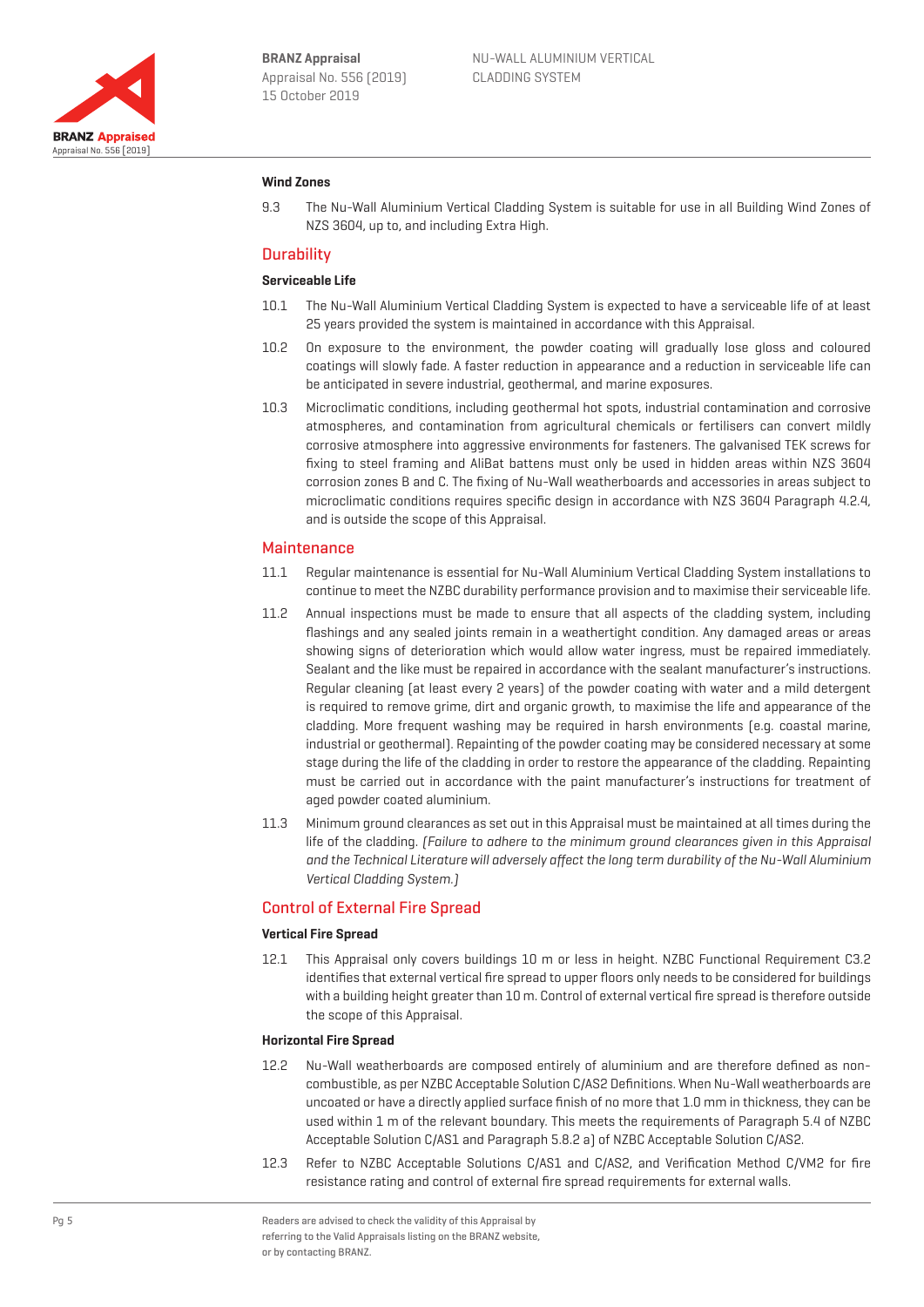

## Prevention of Fire Occurring

13.1 Nu-Wall weatherboards are considered a non-combustible material and need not be separated from heat sources such as fire places, heating appliances, flues and chimneys. However, when used in conjunction with, or attached to heat sensitive materials, the heat sensitive material must be separated from fireplaces, heating appliances, flues and chimneys. Part 7 of NZBC Acceptable Solutions C/AS1 and C/AS2, and NZBC Verification Method C/VM1 provide methods for separation and protection of combustible materials from heat sources.

#### External Moisture

- 14.1 The Nu-Wall Aluminium Vertical Cladding System, when installed in accordance with this Appraisal and the Technical Literature prevents the penetration of moisture that could cause undue dampness or damage to building elements.
- 14.2 The cavity formed by the weatherboards must be sealed off from the roof and sub-floor space to meet compliance with NZBC Clause E2.3.5.
- 14.3 The Nu-Wall Aluminium Vertical Cladding System allows excess moisture present at the completion of construction to be dissipated without permanent damage to building elements to meet compliance with NZBC Clause E2.3.6.
- 14.4 The details given in the Technical Literature for weather sealing are based on the design principle of having a first and second line of defence against moisture entry for all joints, penetrations and junctions. The ingress of moisture must be excluded by detailing joinery and wall interfaces as shown in the Technical Literature. Weathertightness details that are developed by the designer are outside the scope of this Appraisal and are the responsibility of the designer for compliance with the NZBC.
- 14.5 The use of the Nu-Wall Aluminium Vertical Cladding System where there is a designed drainage path for moisture that penetrates the cladding, does not reduce the requirement for junctions and penetrations to remain weather resistant.

## Internal Moisture

#### **Water Vapour**

- 15.1 The Nu-Wall Aluminium Vertical Cladding System is not a barrier to the passage of water vapour, and when installed in accordance with this Appraisal and the Technical Literature will not create or increase the risk of moisture damage resulting from condensation. Refer to Paragraph 15.2 for specific requirements for steel framed buildings.
- 15.2 Where the Nu-Wall Aluminium Vertical Cladding System is installed over a steel frame, **an expanded polystyrene thermal break must be installed over each steel member behind the building wrap** to provide a thermal break in accordance with the requirements of NZBC Acceptable Solution E3/AS1, Paragraph 1.1.4 (d). The Nu-Wall Aluminium Vertical Cladding System is then installed over the top of the thermal break in accordance with the Technical Literature and this Appraisal.

# Installation Information

## Installation Skill Level Requirements

16.1 All design and building work must be carried out in accordance with the Nu-Wall Aluminium Vertical Cladding System Technical Literature and this Appraisal by competent and experienced tradespersons conversant with the Nu-Wall Aluminium Vertical Cladding System. Where the work involves Restricted Building Work (RBW) this must be completed by, or under the supervision of, a Licensed Building Practitioner (LBP) with the relevant License class.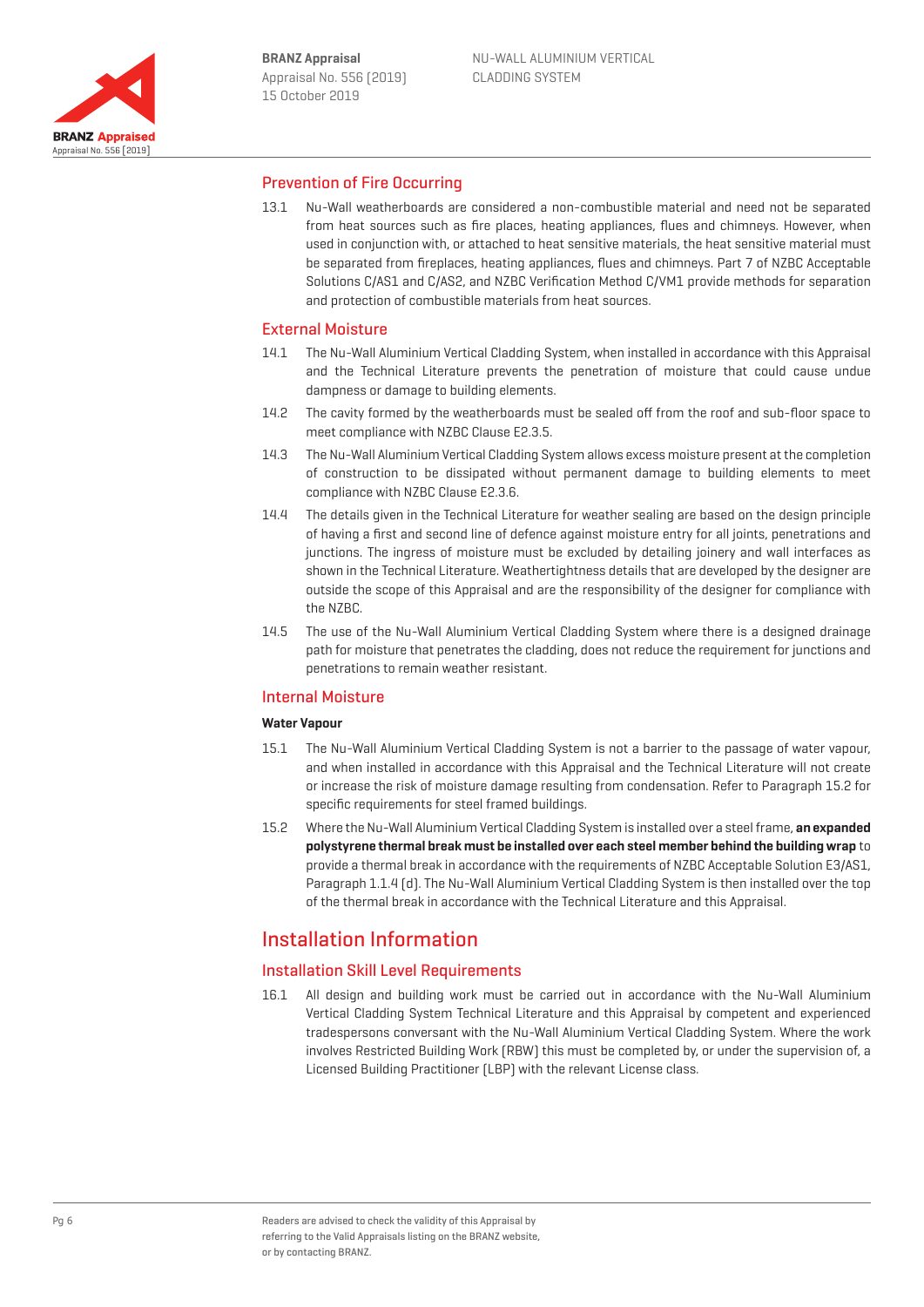

# System Installation

#### **Building Underlay and Flexible Sill and Jamb Tape Installation**

17.1 The selected building underlay and flexible sill and jamb tape system must be installed by the building contractor in accordance with the underlay and tape manufacturer's instructions prior to the installation of the rest of the Nu-Wall Aluminium Vertical Cladding system. Flexible building underlay must be installed horizontally and be continuous around corners. Underlay must be lapped 75 mm minimum at horizontal joints and 150 mm minimum over studs at vertical joints. Generic rigid sheathing materials must be installed in accordance with NZBC Acceptable Solution E2/AS1 and be overlaid with a flexible wall underlay. Proprietary systems shall be installed in accordance with the manufacturer's instructions. Particular attention must be paid to the installation of the building underlay and sill and jamb tapes around window and door openings to ensure a continuous seal is achieved and all exposed wall framing in the opening is protected.

#### **Nu-Wall Aluminium Weatherboard Installation**

- 17.2 Nu-Wall weatherboards may be cut on site by power saw fitted with an aluminium cutting blade. Holes and cut-outs may be formed by drilling a number of holes around the perimeter of the opening required, or by using a holesaw suitable for cutting aluminium.
- 17.3 Establish the lowest point where the cladding is to start and ensure that the vented base channel can extend minimum 50 mm below the bottom plate. The vented base channel should be installed level around the building perimeter and must be fixed through the channel upstand into the bottom plate. A gap must be maintained between each end of the vented base channel and the corner moulds to allow the corner mould to finish flush with the bottom of the channel.
- 17.4 Fix the base section of the corner mouldings in place. The corner mouldings must be continuous in length from the underside of the vented base channel to the soffit, top of the wall or inter-storey joint.
- 17.5 Nu-Wall vertical weatherboards must be installed starting at a corner. Where possible, the full thickness of the weatherboard profile should occur wherever there is a vertical break. The weatherboards must overhang the bottom plate by a minimum of 50 mm.
- 17.6 When the wall being clad is higher than two storeys, an inter-storey drained joint must be installed at the floor joist level.
- 17.7 Nu-Wall weatherboards are cut to length allowing a 1 mm gap per metre of board for expansion. The first course of weatherboards must be slotted into the vented base channel and must then be secured at the side of the board with universal fixing brackets fixed to the dwangs at maximum 600 mm centres. Ensure that the fixing bracket engages correctly with the fixing fin of the board and that the board is held firmly with no sideways pressure on it. This should eliminate distortion or cupping of the weatherboard.
- 17.8 Subsequent weatherboards must be locked into the channel of the board beside it, and must be secured at the side of the board with universal fixing brackets fixed to the dwangs at maximum 600 mm centres.
- 17.9 Board fixing into timber framing is carried out using 32 mm long, 8-gauge stainless steel screws. Fixing into steel framing is carried out with self-drilling 8-gauge or 10-gauge TEK screws.
- 17.10 Window and door joinery flashings must be installed in accordance with the Technical Literature.

#### **Aluminium Joinery Installation**

17.11 Aluminium joinery and associated head flashings must be installed by the building contractor in accordance with the Technical Literature. A 7.5-10 mm nominal gap must be left between the joinery reveal and the wall framing so a PEF rod and air seal can be installed after the joinery has been secured in place.

#### **Finishing**

17.12 The Nu-Wall Aluminium Vertical Cladding System is pre-finished and does not require painting at the completion of installation. Touch up of scratches and the like must be completed in accordance with the instructions of Nu-Wall Aluminium Cladding Ltd.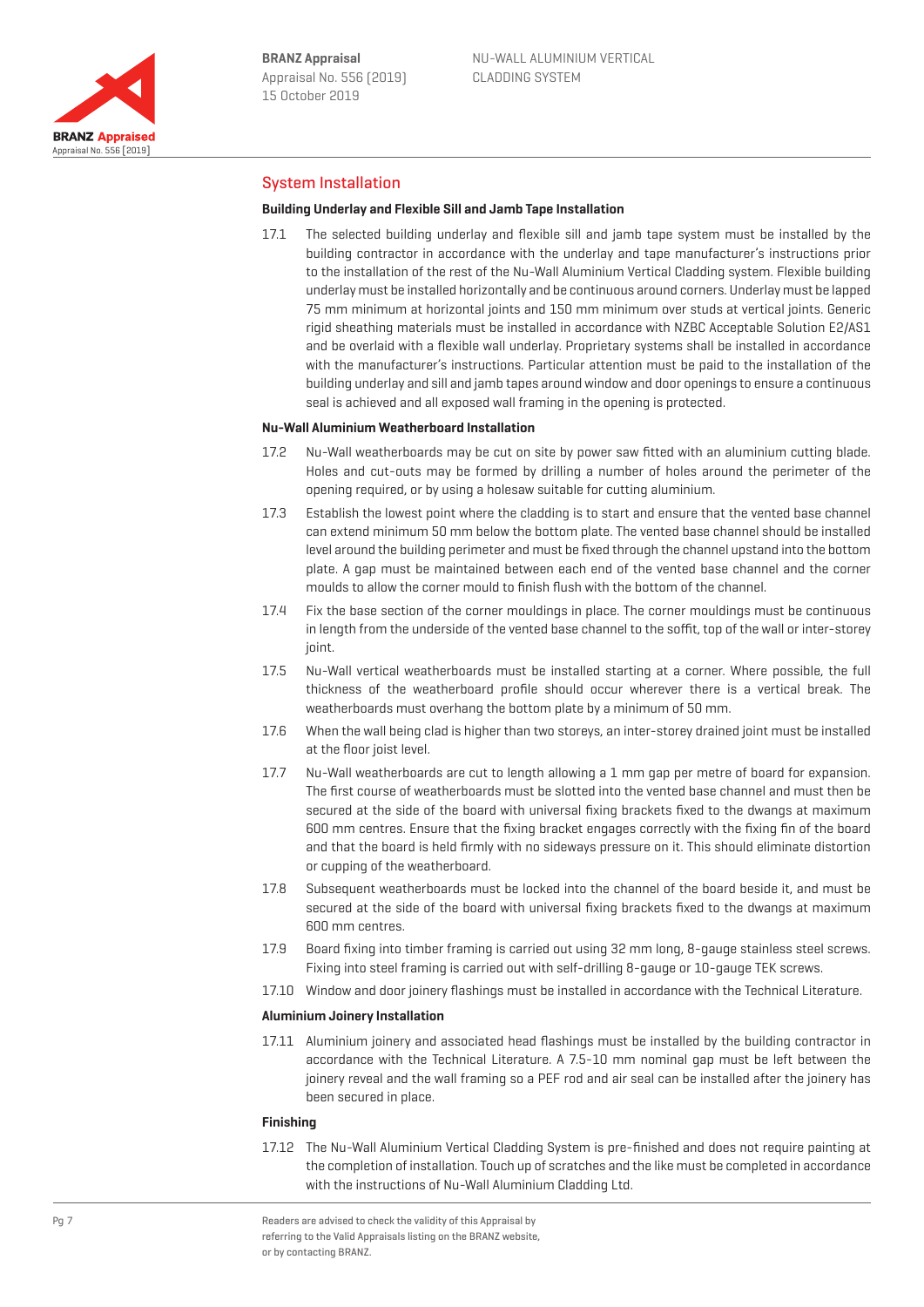

Health and Safety

Basis of Appraisal

NU-WALL ALUMINIUM VERTICAL CLADDING SYSTEM

# **RRANZ**

The following is a summary of the technical investigations carried out:

# **Tests**

19.1 The following testing on the Nu-Wall Aluminium Vertical Cladding System has been completed by BRANZ:

18.1 Hearing and eye protection must be worn while cutting Nu-Wall weatherboards and accessories.

- ¬ BRANZ expert opinion on NZBC E2 code compliance for the Nu-Wall Aluminium Vertical Cladding System was based on testing and/or evaluation of all details within the scope and as stated within this Appraisal. The Nu-Wall Aluminium Vertical Cladding System was tested using the relevant components of E2/VM1 (as contained within NZBC Clause E2, Amendment 4) alongside a panel of vertical profiled metal cladding installed as per E2/AS1. The testing assessed the performance of the foundation detail, window head, jamb and sill details and vertical board joints against the performance of the profiled metal cladding system. In addition to the weathertightness test, the details contained within the Technical Literature have been reviewed, and an opinion has been given by BRANZ technical experts that the system will meet the performance levels of Acceptable Solution E2/AS1 for direct fixed profiled metal claddings.
- ¬ Weathertightness performance limits testing of different Nu-Wall weatherboard profiles was completed to determine their expected performance limits when subjected to the relevant components of the E2/VM1 test method.
- ¬ Wind face load and fastener pull through testing. BRANZ determined design wind suction pressures, and by comparing these pressures with AS/NZS 1170 pressure coefficients, the fixing requirements were determined for timber and steel framed walls.

# Other Investigations

- 20.1 Structural and durability opinions have been provided by BRANZ technical experts.
- 20.2 Site inspections have been carried out by BRANZ to assess the practicability of installation, and to examine completed installations.
- 20.3 The Technical Literature for the Nu-Wall Aluminium Vertical Cladding System has been examined by BRANZ and found to be satisfactory.

# **Ouality**

- 21.1 The manufacture of Nu-Wall weatherboards and aluminium accessories has been examined by BRANZ, and details regarding the quality and composition of the materials used were obtained by BRANZ and found to be satisfactory.
- 21.2 The quality of materials, components and accessories supplied by Aluminium Product Brands NZ Limited is the responsibility of Aluminium Product Brands NZ Limited.
- 21.3 Quality of installation on site of components and accessories supplied by Aluminium Product Brands NZ Limited and the building contractor is the responsibility of the installer.
- 21.4 Designers are responsible for the building design, and building contractors are responsible for the quality of installation of framing systems and joinery, building wraps, flashing tapes, airseals, joinery head flashings and inter-storey flashings in accordance with the instructions of Aluminium Product Brands NZ Limited.
- 21.5 Sub-trades are responsible for installation of penetrations, flashings etc that are relevant to their trade in accordance with the Nu-Wall Aluminium Vertical Cladding System Technical Literature.
- 21.6 Building owners are responsible for the maintenance of the Nu-Wall Aluminium Vertical Cladding System in accordance with the instructions of Aluminium Product Brands NZ Limited.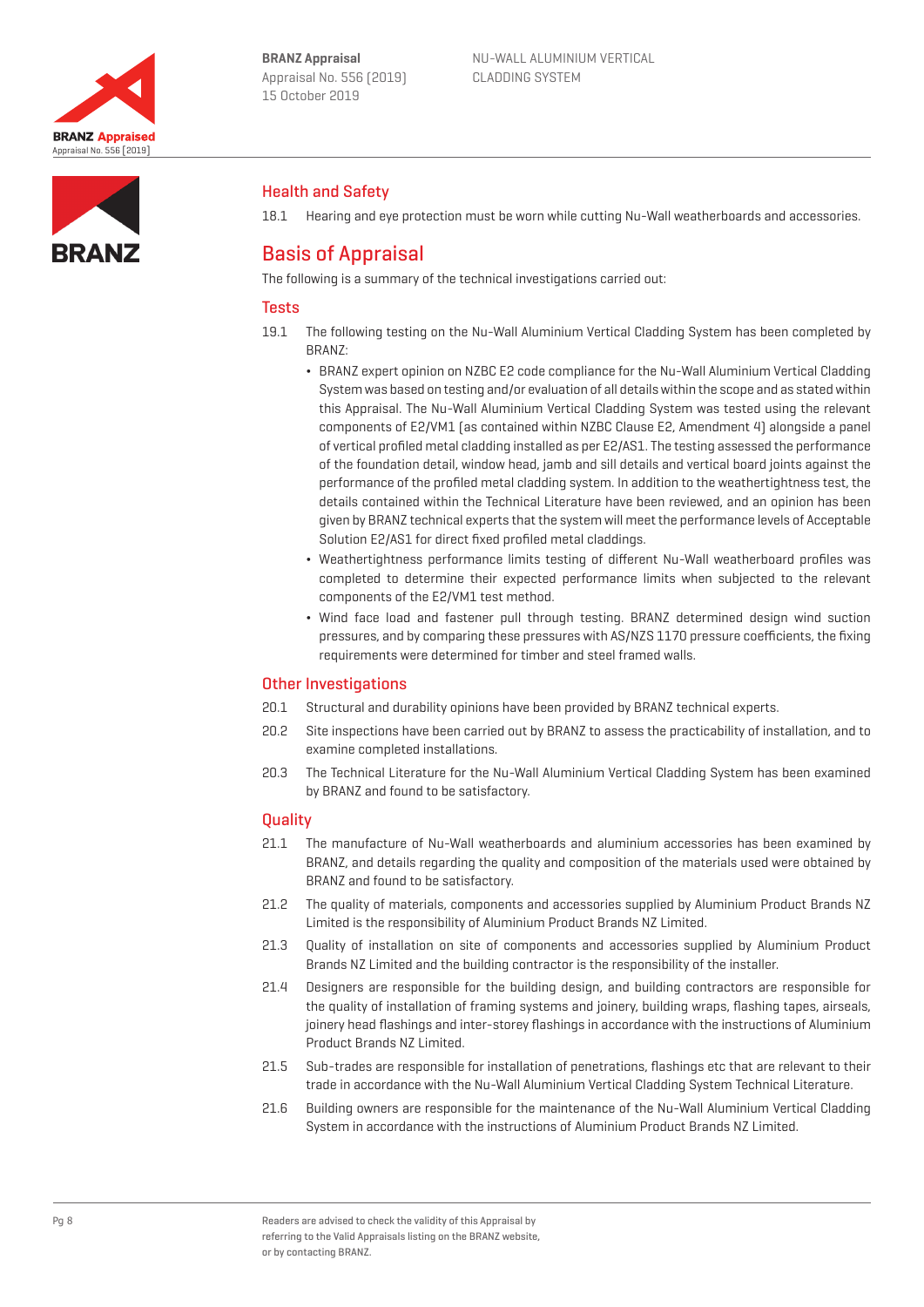



## Sources of Information

- ¬ AS/NZS 1170: 2002 Structural design actions General principles.
- ¬ NZS 3602: 2003 Timber and wood-based products for use in building.
- ¬ NZS 3603: 1993 Timber Structures Standard.
- NZS 3604: 2011 Timber-framed buildings.
- ¬ NZS 4211: 2008 Specification for performance of windows.
- ¬ Ministry of Business, Innovation and Employment Record of amendments Acceptable Solutions, Verification Methods and handbooks.
- ¬ The Building Regulations 1992.